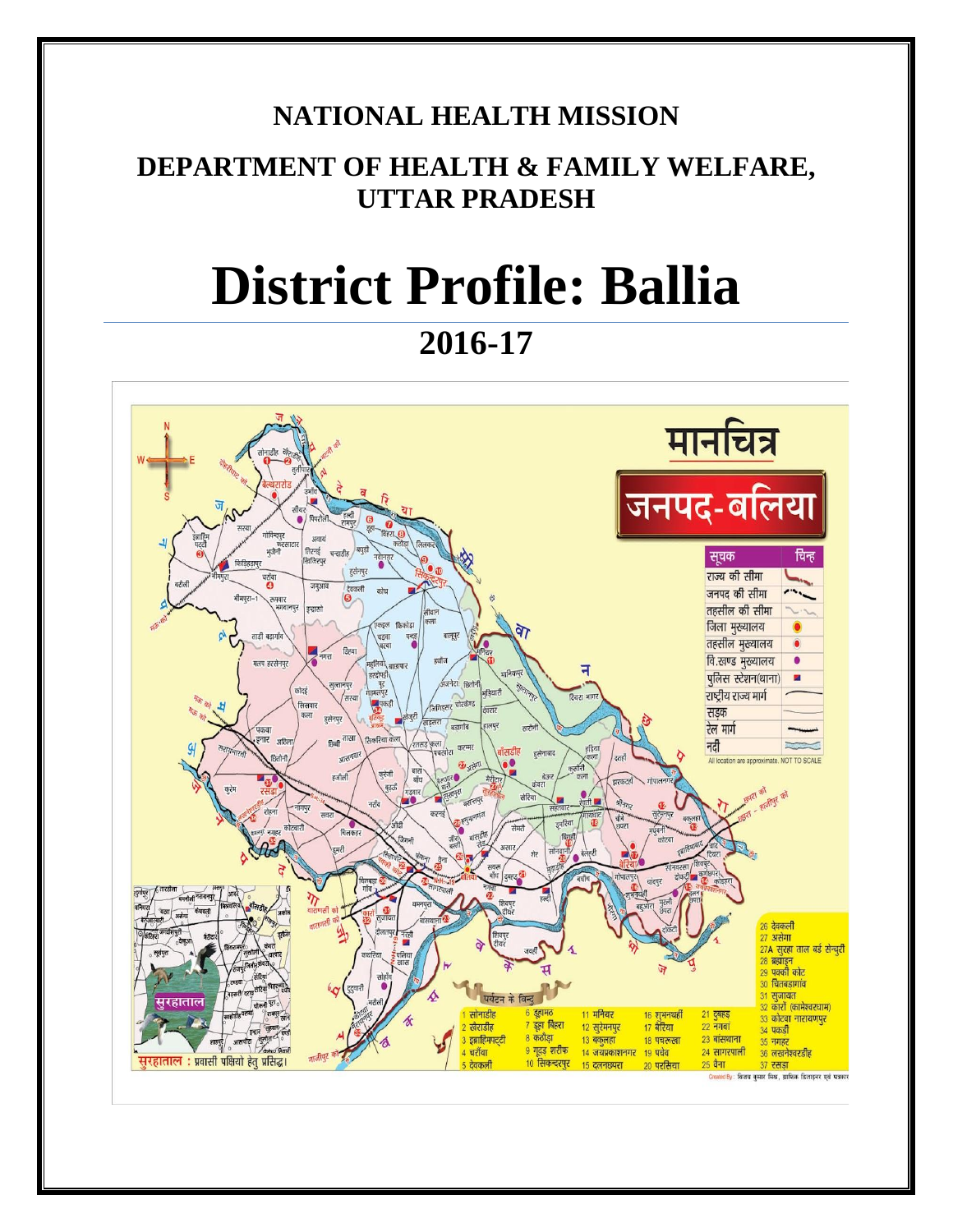# **District Profile:**

|                                                         | <b>Ballia</b> | <b>Uttar Pradesh</b> |
|---------------------------------------------------------|---------------|----------------------|
| Rural Population (In lakhs) (Census 2011)               | 29.35665      | 1551.11              |
| Number of Districts                                     |               | 75                   |
| Number of Sub District (Tehsil/Taluka etc.) Census 2011 | 6             | 312                  |
| Number of Villages (Census 2011)                        | 2361          | 106704               |
| Number of District Hospitals (RHS) 0))00)0)2014)        | 2             | 160                  |
| Number of Community Health Centres (RHS 2014)           | 9             | 773                  |
| Number of Primary Health Centres (RHS 2014)             | 13            | 3497                 |
| Number of Sub Centres (RHS 2014)                        | 366           | 20521                |

# **Demographic Profile**

| <b>Indicator</b>                                   | <b>Ballia</b> | <b>Uttar Pradesh</b> |
|----------------------------------------------------|---------------|----------------------|
|                                                    |               |                      |
| Total Population (In Crore) (Census 2011)          | 32, 39, 774   | 19.96                |
| Decadal Growth (%) (Census 2001)                   | 17.31%        | 20.09                |
| Crude Birth Rate (AHS 2012-13)                     | 24.3          | 27.2                 |
| Crude Death Rate (AHS 2012-13)                     | 8.1           | 7.7                  |
| Natural Growth Rate (AHS 2012-13)                  | 16.1          | 19.5                 |
| Sex Ratio (Census 2011)                            | 937           | 908                  |
| Child Sex Ratio (Census 2011)                      | 900           | 899                  |
| Schedule Caste population (In Crore) (Census 2001) | 4,94,698      | 3.51                 |
| Schedule Tribe population (in crore) (Census 2001) | 1,10,114      | 0.011                |
| Total Literacy Rate (%) (Census 2011)              | 70.94%        | 69.72                |
| Male Literacy Rate (%) (Census 2011)               | 81.49%        | 79.24                |
| Female Literacy Rate (%) (Census 2011)             | 59.75%        | 59.26                |

# **Status of Health Indicators**

| <b>Indicators</b>            | <b>Ballia</b> |             | $\frac{6}{9}$<br><b>Decline</b><br>(MH) | <b>Uttar Pradesh</b> |              | $\%$<br><b>Decline</b><br>(MH) |
|------------------------------|---------------|-------------|-----------------------------------------|----------------------|--------------|--------------------------------|
| <b>Infant Mortality Rate</b> | 72            | 69          | 4.16%                                   | 71                   | 50           | 29.57%                         |
| (AHS)                        | $(2010-11)$   | $(2012-13)$ |                                         | (SRS 2006)           | $(SRS-2014)$ |                                |
| Neo-Natal Mortality          | 54            | 52          | 3.70%                                   | 46                   | 35           | 23.91%                         |
| Rate (AHS)                   | $(2010-11)$   | $(2012-13)$ |                                         | (SRS 2006)           | $(SRS-2014)$ |                                |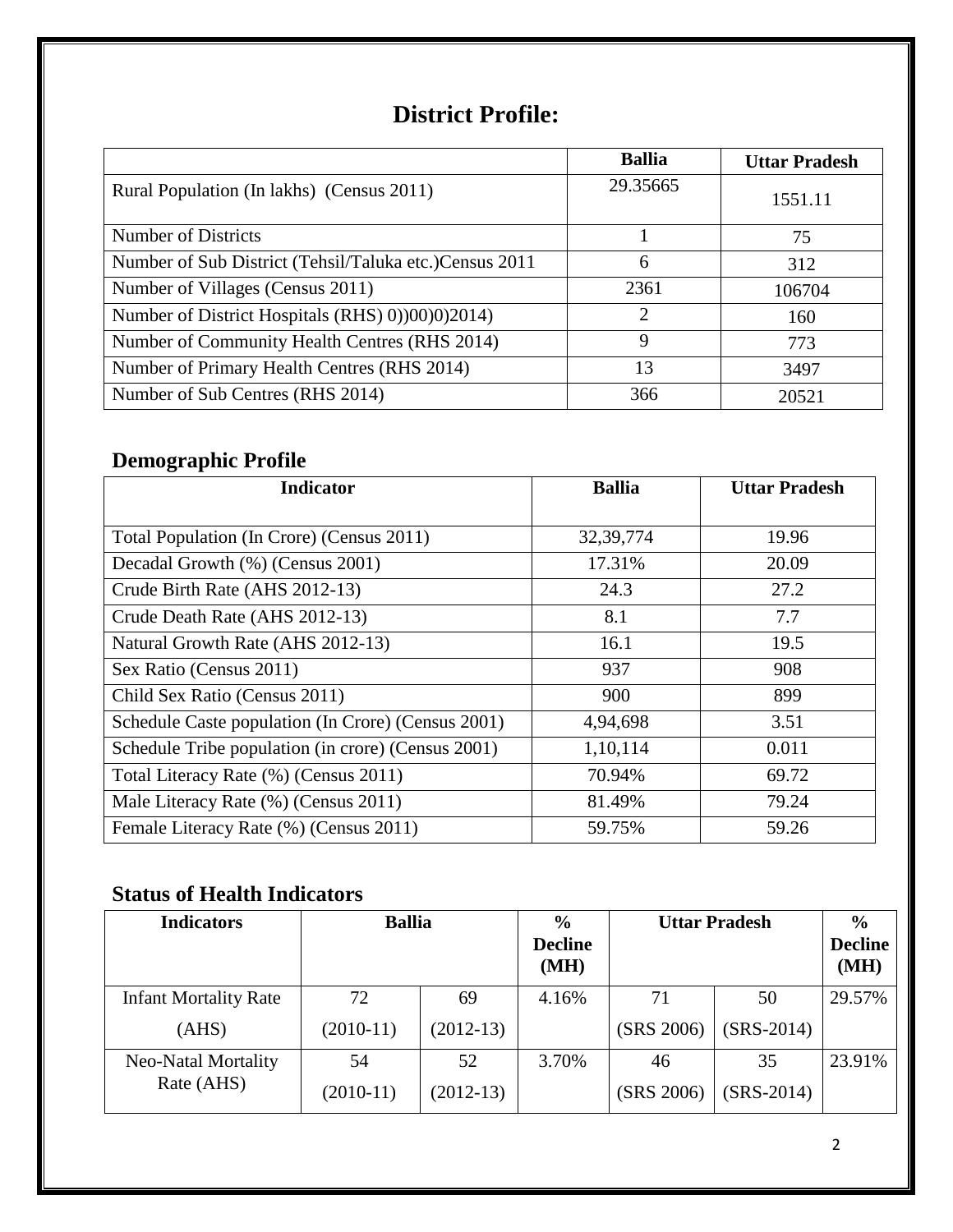| <b>Maternal Mortality</b>   | 385         | 270         | 29.87% | 440               | 285               | 35.22% |
|-----------------------------|-------------|-------------|--------|-------------------|-------------------|--------|
| Ratio                       | $(2010-11)$ | $(2012-13)$ |        | (SRS 2004-<br>06) | (SRS 2011-<br>13) |        |
| <b>Total Fertility Rate</b> | 3.3         | 3.0         | 9.09%  | 4.2               | 3.1               | 26.19% |
|                             | $(2010-11)$ | $(2012-13)$ |        | $(SRS-$<br>2006)  | (SRS 2014)        |        |
| <b>Under-five Mortality</b> | 90          | 82          | 8.88%  | 91                | 64                | 29.67  |
| Rate                        | $(2010-11)$ | $(2012-13)$ |        | (SRS 2008)        | (SRS 2013)        | %      |
|                             |             |             |        |                   |                   |        |

# **Progress under Health Systems Strengthening**

| SI.<br>N <sub>0</sub> | <b>Activity</b>               | <b>Status</b>                                                                                                                                                                                                                                                                                                                                                                                                                                                                                                                                          |
|-----------------------|-------------------------------|--------------------------------------------------------------------------------------------------------------------------------------------------------------------------------------------------------------------------------------------------------------------------------------------------------------------------------------------------------------------------------------------------------------------------------------------------------------------------------------------------------------------------------------------------------|
| $\mathbf{1}$          | 24x7 PHCs                     | Out of 13, only 13 PHCs are functioning on 24x7 basis.                                                                                                                                                                                                                                                                                                                                                                                                                                                                                                 |
| $\overline{2}$        | Functioning as<br><b>FRUs</b> | Only 4 Facilities (1 DH, N/A SDH and 3 other level CHC and others<br>level) are working as FRUs                                                                                                                                                                                                                                                                                                                                                                                                                                                        |
| $\overline{3}$        | <b>ASHAs Selected</b>         | 2919 ASHAs have been engaged<br>( have been trained in 1 <sup>st</sup> Module, and  ASHAs<br>are trained upto 5 <sup>th</sup> Module and  ASHAs trained in Round-1<br>& ASHAs trained in Round-2 of $6^{th}$ & $7^{th}$ Modules)                                                                                                                                                                                                                                                                                                                       |
| $\overline{4}$        | Contractual<br>appointments   | 507 Human Resource (HR) has been approved.<br>(Medical Officers (MBBS) - 5, Specialist 14, AYUSH-52, SNs-63,<br>ANMs-78, LTs-19., Pharmacists-55, ARSH Councellor-2, FW<br>Councellor-2, BDS-4, RBSK AYUS- 59, RBSK MBBS-9, Data<br>operator PCPNDT-1, Operator DH-2, MCTS-17, BPM-17, BCPM-<br>17, BAM-17, STS-12, TBHV-4, IDSP Data Manager-1, PMW NLEP-<br>13, Consultant-1, Physiotherapist-1, RI Data operator-1, DPM-1, UHC-1,<br>DAM-1, DCPM-1, UH-DAA-1, DDM-1, OA-1, HMIS-1, DEIC-1,<br>DQAC-1, DQAM-1, DQADEO-1, DPC RNTCP-1, PPM-1, DEO-1,) |
| 5                     | Rogi Kalyan<br>Samiti         | 23 facilities (2 DH, 21 CHC/PHC) have been registered with RKS.                                                                                                                                                                                                                                                                                                                                                                                                                                                                                        |
| 6                     | <b>VHSNCs</b>                 | Out of  villages,  villages constituted VHSNCs.                                                                                                                                                                                                                                                                                                                                                                                                                                                                                                        |
| $\overline{7}$        | <b>DLVMCs</b>                 | Completion of 1 DLVMC has been reported.                                                                                                                                                                                                                                                                                                                                                                                                                                                                                                               |
| 8                     | <b>VHNDs</b>                  | VHNDs were held during 2015-16.                                                                                                                                                                                                                                                                                                                                                                                                                                                                                                                        |
| 9                     | <b>ERS</b>                    | 38 (102-Type) & 28 (108-Type) are operational.                                                                                                                                                                                                                                                                                                                                                                                                                                                                                                         |
| 10                    | <b>MMU</b>                    | An approval of N/A Mobile Medical Units (MMU) has been<br>given to the District.                                                                                                                                                                                                                                                                                                                                                                                                                                                                       |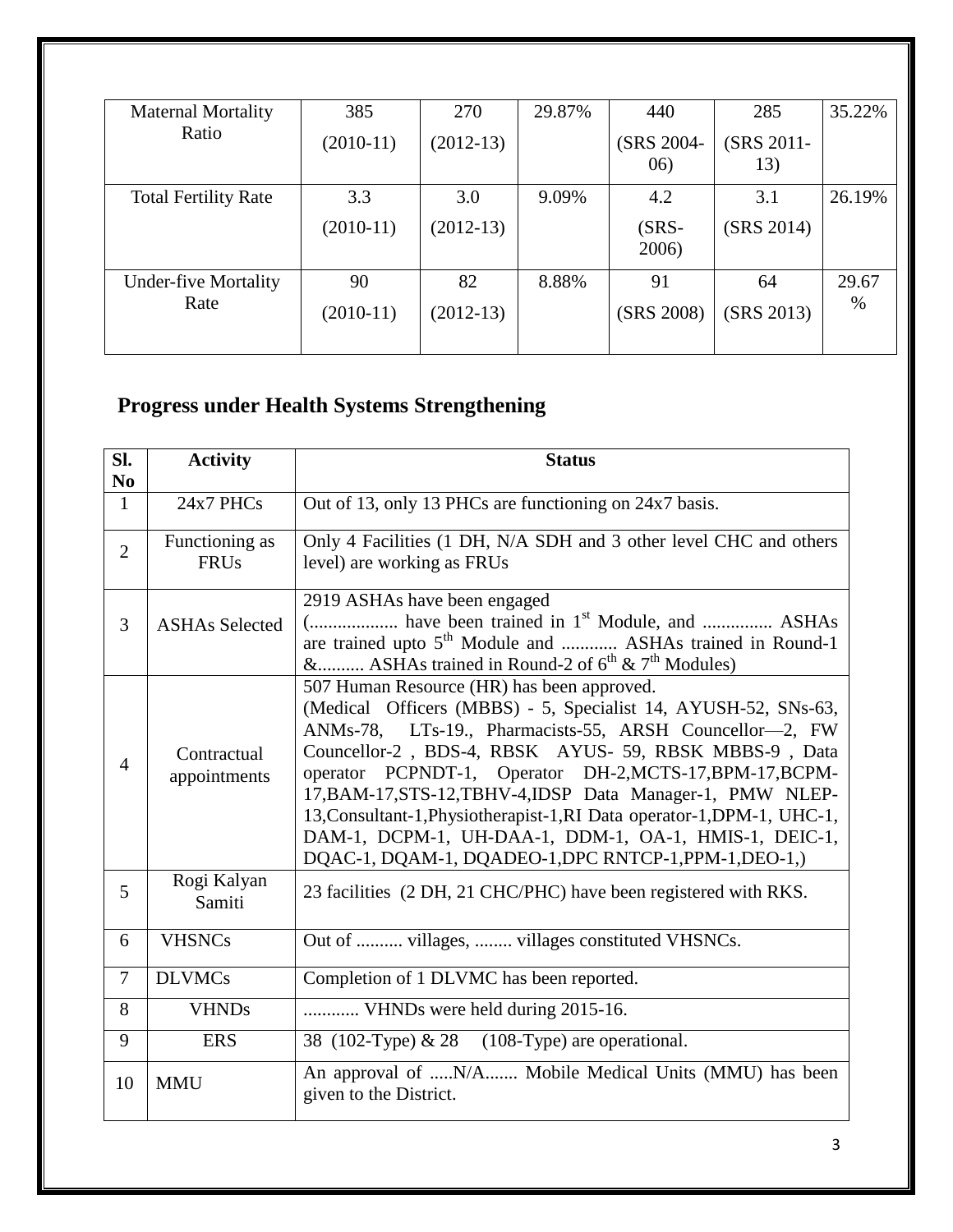| 11                                       | Ambulance      | An approval of  ambulances has been given to the District. |                                    |           |  |                         |                        |   |
|------------------------------------------|----------------|------------------------------------------------------------|------------------------------------|-----------|--|-------------------------|------------------------|---|
|                                          |                |                                                            | New Construction                   |           |  | Renovation/Up gradation |                        |   |
|                                          |                | Facility                                                   | Sanctioned                         | Completed |  |                         | Sanctioned   Completed |   |
|                                          | Infrastructure | S.C                                                        | 9                                  | UC        |  | 2                       |                        | 2 |
| 12                                       | Strengthening  | <b>CHC</b>                                                 |                                    | <b>UC</b> |  |                         |                        |   |
|                                          |                | Maternity                                                  |                                    | UC        |  |                         |                        |   |
|                                          |                | wing                                                       |                                    |           |  |                         |                        |   |
|                                          |                |                                                            |                                    |           |  |                         |                        |   |
|                                          |                | Sick New Born Care unit (SNCU)                             |                                    |           |  |                         |                        |   |
| New Born Care<br>13<br>Units established |                |                                                            | New Born Stabilization Unit (NBSU) |           |  |                         | 3                      |   |
|                                          |                | New Born Care Corner (NBCC)                                |                                    |           |  |                         | 22                     |   |
|                                          |                | <b>Nutrition Rehabilitation Center (NRC)</b>               |                                    |           |  |                         |                        |   |

# **Physical Progress of Institutional Deliveries and JSY**

| Year        | <b>Institutional Deliveries</b> | <b>JSY</b> beneficiaries |
|-------------|---------------------------------|--------------------------|
| $2012 - 13$ | 35840                           | 38049                    |
| 2013-14     | 40622                           | 42996                    |
| 2014-15     | 44588                           | 42433                    |
| 2015-16     | 44348                           | 42826                    |
| 2016-17     | 48628                           |                          |

# **1. Funds Released under NRHM** (in crores)

| Year         | <b>Allocation</b> | Release* | <b>Expenditure</b> |
|--------------|-------------------|----------|--------------------|
| 2012-13      |                   | 3374.629 | 2625.44            |
| 2013-14      | 2345.29           | 2740.560 | 3102.09            |
| 2014-15      | 3468.28           | 3799.535 | 3645.82            |
| 2015-16      | 3893.04           | 4040.648 | 3542.00            |
| <b>Total</b> |                   |          |                    |

\*Release figures for the F.Y. 2015-16 are updated on 31.03.2016 and provisional.

### **NUHM**

## **A. Demographic Profile (As per Census 2011):**

|                | Total Population (In lakhs)                        | 3239774                  |
|----------------|----------------------------------------------------|--------------------------|
| $\overline{2}$ | Urban Population (In lakhs)                        | 304109                   |
| 3              | Urban Population as percentage of total population | 9.4%                     |
| 4              | Urban slum population (in lakhs)                   | 67000                    |
| 5              | Slum population as percentage of urban population  | 22.03%                   |
| 6              | Number of Metro cities                             | $\overline{\phantom{a}}$ |